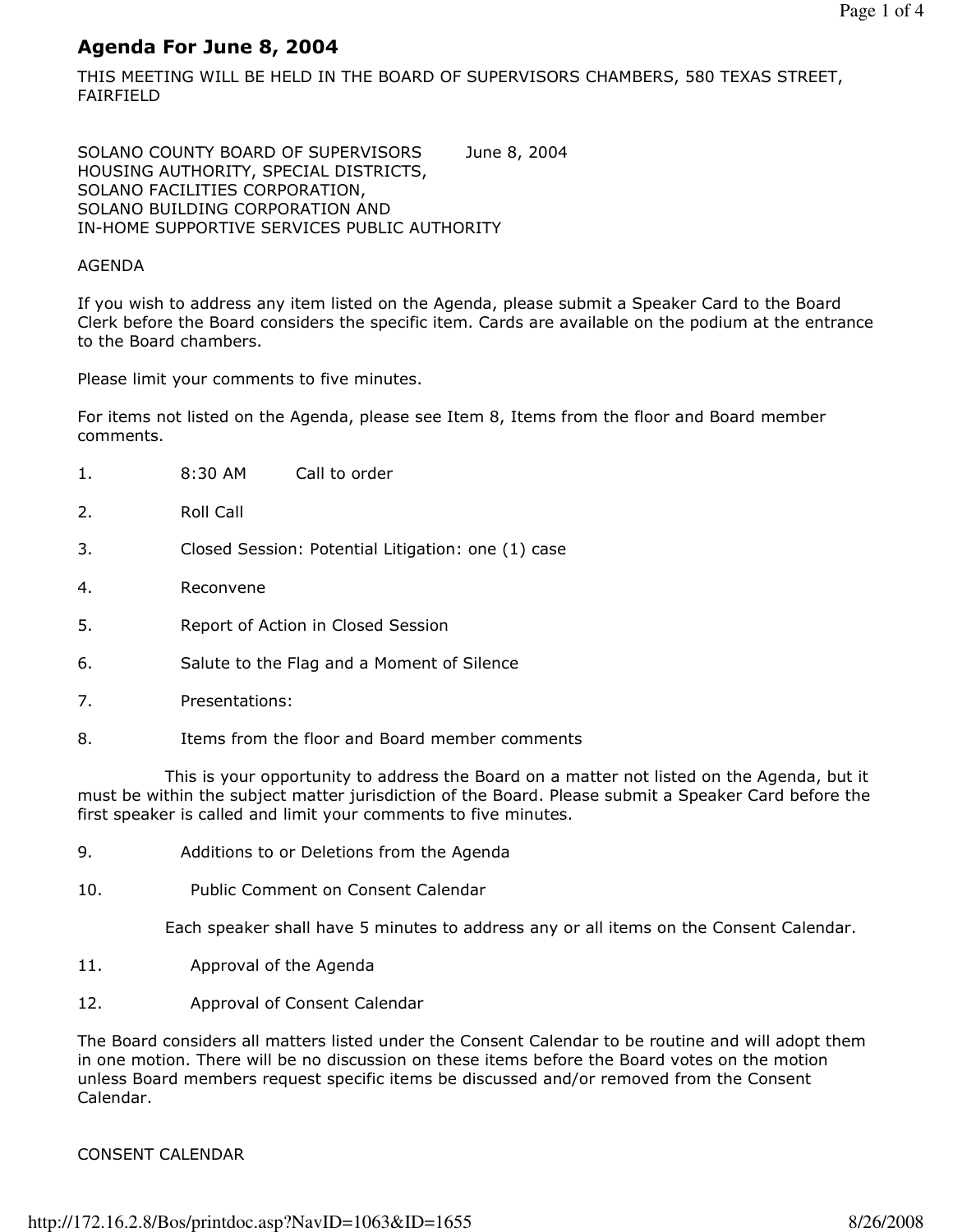### GENERAL GOVERNMENT

13. Clerk of the Board of Supervisors:

A) Approval of Minutes: Board of Supervisors May 4, 2004, May 25, 2004

 B) Adoption of a resolution approving a Records Retention Schedule for the Clerk of the Board's Office

### 14. County Administrator's Office:

 A) Approval of a letter endorsing Solano County departments' submission of entries for the California State Association of Counties (CSAC) 2004 Challenge Awards Program

 B) Approval of contract extensions (2) for the period of July 1, 2004 through June 30, 2005 between First 5 Solano Children and Families Commission and Youth and Family Services in a maximum amount of \$358,508, and with Child Start in a maximum amount of \$189,000

# 15. County Counsel:

 Second reading for adoption of an ordinance repealing Chapter 14, Licenses, and adopting a new Chapter 14, Business Licenses, repealing Chapter 14.3, Massage Establishment, and adopting a new Chapter 14.3, Massage Permits, and adding Section 24 to Chapter 18 of the Solano County Code regulating the operation of businesses on Solano County property

### 16. General Services:

 Approval of an agreement with Aircon Energy, Sacramento, in the amount of \$989,969 for energy conservation improvements at Solano Park Health Facility, 2101 Courage Drive, Fairfield; authorize the County Administrator to sign the agreement; authorize the General Services Director to sign all ancillary agreements

17. Treasurer/Tax Collector/County Clerk:

 Adoption of a resolution approving a records' retention schedules for the Treasurer/Tax Collector/County Clerk

### HEALTH AND SOCIAL SERVICES

18. Health and Social Services:

 A) Approve an amendment to the Agreement with the City of Vallejo, Fighting Back Partnership in the amount of \$13,963 for a total contract amount of \$97,567 for the period October 1, 2003 through September 30, 2004 for continued service levels participating as Family Resource **Center** 

 B) Approve a contract in the amount of \$375,000 with Dixon Unified School District to participate in the Medi-Cal Administrative Activities Program for the period of October 1, 2003 through June 30, 2006

 C) Approve an amendment to the Napa/Solano Joint Powers Agreement for Laboratory services in the amount of \$95,914 for FY2003/04; approve an appropriation transfer in the amount of \$362,014 from Unanticipated Revenue (4/5 vote required)

 D) Approve a resolution authorizing submission of application to the State for Solano County's Dental Disease Prevention Program; approval of resultant three year contract for the period of FY2004 through FY2007 with any amendments

E) Approval of an appropriation transfer request increasing appropriations and revenues by \$6,492,042 and reducing the Health and Social Services Fund's Contingency by \$1,579,610 based on the Department's Third Quarter Financial projections (4/5 vote required)

# CRIMINAL JUSTICE

# 19. Probation:

 Adoption of a resolution authorizing Chief Probation Officer to submit sub-grant application to Office of Criminal Justice Planning and to execute said sub-grant agreement to receive Solano County's \$51,491 distribution associated with Federal Juvenile Accountability Incentive Block Grants Program; accept transfer of federal funds for distribution to Fairfield (\$16,077) and Vacaville (\$12,468)

20. Department of Child Support Services: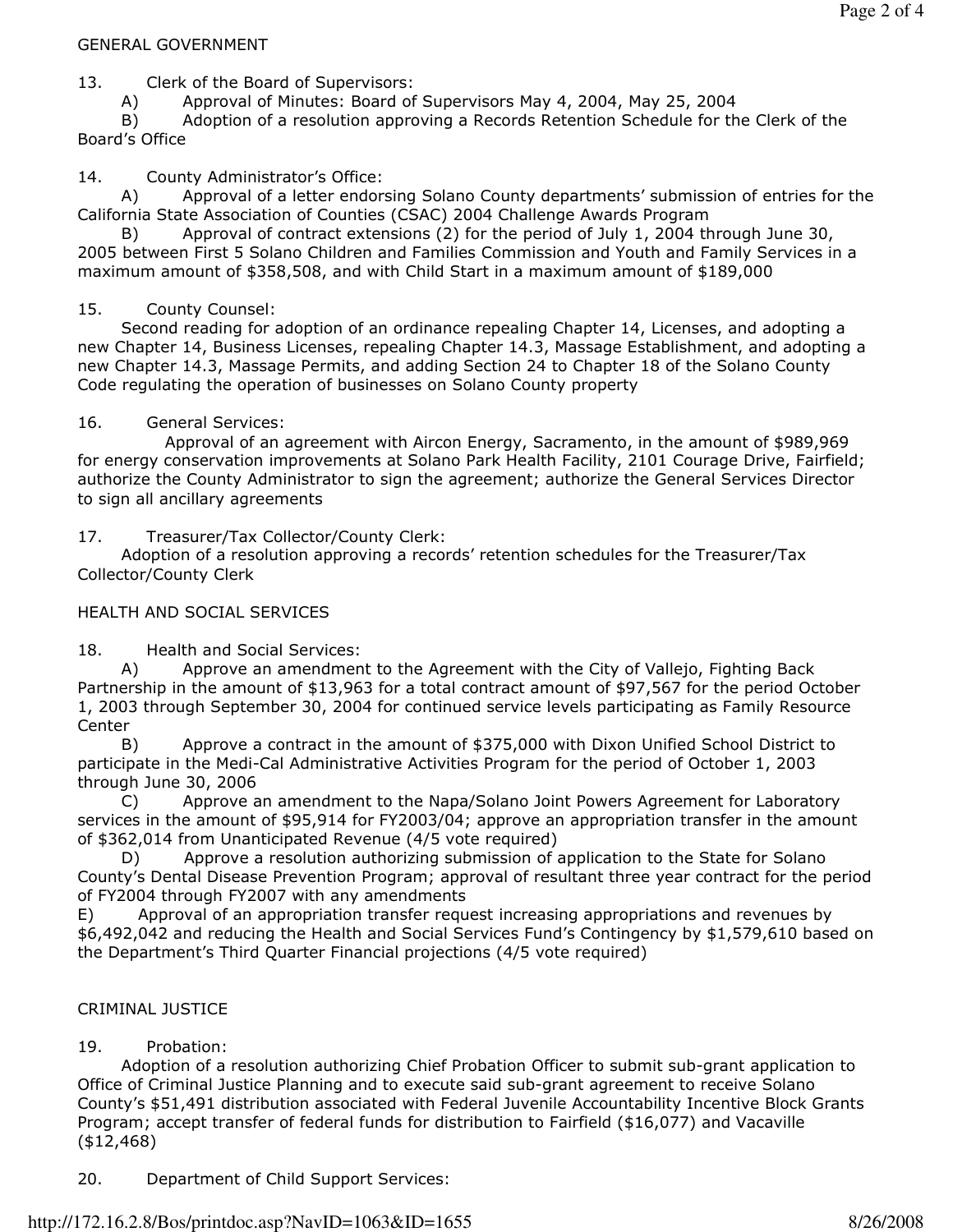Approve a one year extension of existing three year contract with Long Beach Genetics in an amount not to exceed \$90,000 for the period of July 1, 2004 to June 30, 2005 to provide genetic testing for paternity

#### LAND USE/TRANSPORTATION

### 21. Department of Resources Mangement:

 Acceptance of road improvements on Cravea Lane for Minor Subdivision MS-02-10 (Green Valley area)

OTHER: None

SPECIAL DISTRICTS GOVERNED BY THE BOARD OF SUPERVISORS: None

#### SCHEDULED CALENDAR

- 22. Rescheduled Consent Items: (Items pulled from Consent Calendar above)
- A) E)
- B) F)
- C) G)
- D) H)

#### GENERAL GOVERNMENT

23. County Administrator:

 Consider adoption of a resolution recognizing the Ji'an Municipal People's Government for their efforts to establish a Sister City relationship with Solano County; authorize the County Administrator to sign a Letter of Intent and a Memorandum to establish Sister City relations with the City of Ji'an

HEALTH AND SOCIAL SERVICES: None

#### CRIMINAL JUSTICE: None

#### LAND USE/TRANSPORTATION

24. Department of Resources Management:

 Consider adoption of a resolution recommending to the Local Agency Formation Commission (LAFCO) approval of the proposed Sphere of Influence amendment for the City of Fairfield

OTHER: None

#### MISCELLANEOUS ITEMS

- 25. Appointments/Resignations to Boards and Commissions: None
- 26. Adjourn:

#### MEETING CALENDAR

| 6/8                   | 4:00 p.m. | Maternal, Child, and Adolescent Health Advisory Board, 275 Beck  |  |
|-----------------------|-----------|------------------------------------------------------------------|--|
| Ave., Conf. Rm. 1, FF |           |                                                                  |  |
| 6/9                   | 9:00 a.m. | Yolo-Solano Air Quality Management District, 1947 Galileo Court, |  |
| Suite 103, Davis      |           |                                                                  |  |
| 6/9                   | 6:00 p.m. | Alcohol and Drug Advisory Board, 2101 Courage Dr., FF            |  |